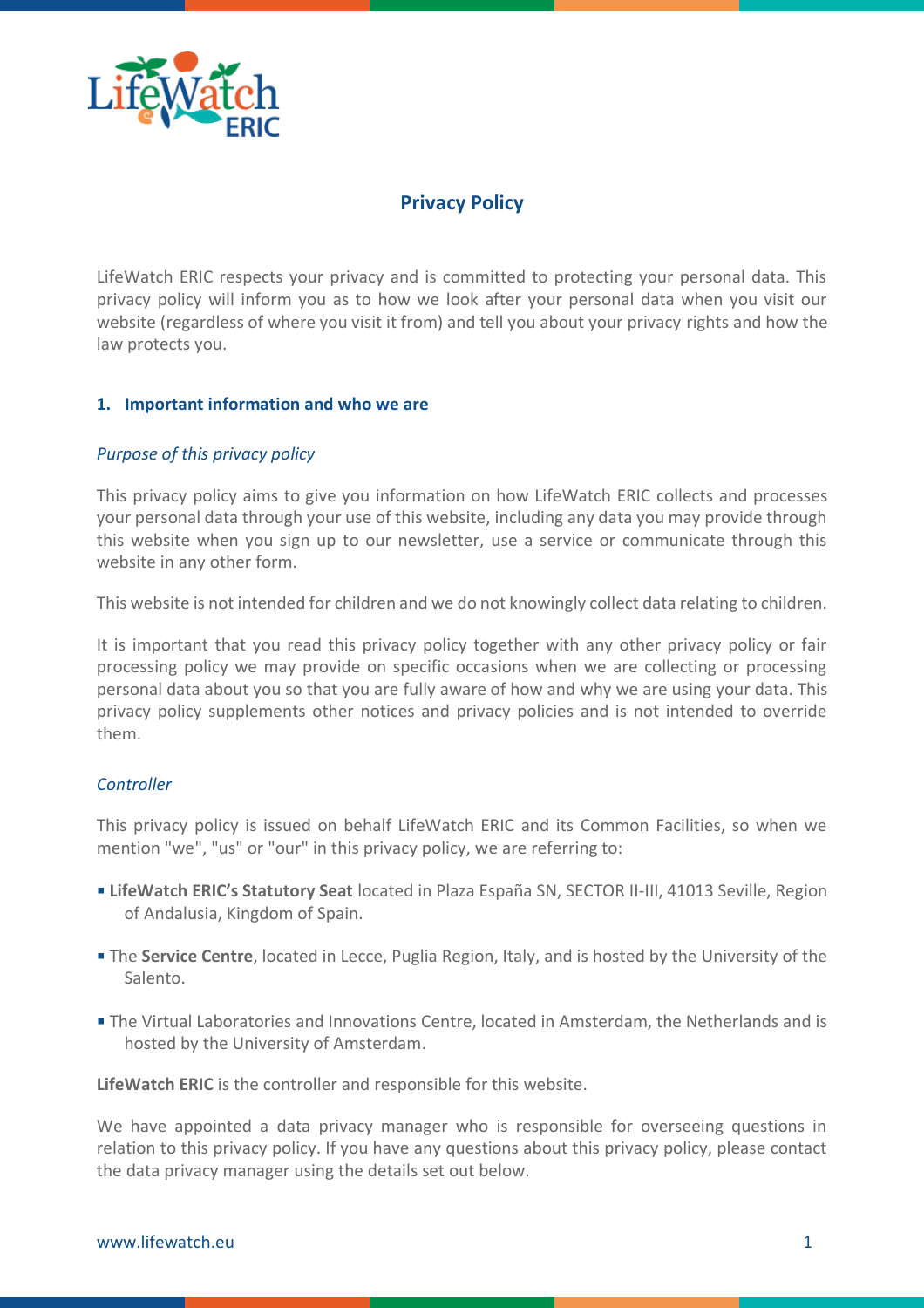

### *Contact details*

If you have any questions about this privacy policy or our privacy practices, please contact our data privacy manager in the following ways:

- **Full name of legal entity: LifeWatch ERIC**
- Email address: gdpr[at]lifewatch.eu
- Postal address: Plaza España SN, SECTOR II-III, 41013 Seville, Region of Andalusia, Kingdom of Spain

You have the right to make a complaint at any time to the Spanish Data Protection Agency (*Agencia Española de Protección de Datos)*. We would, however, appreciate the chance to deal with your concerns before you approach the Agency so please contact us in the first instance.

### *Changes to the privacy policy and your duty to inform us of changes*

We keep our privacy policy under regular review. It is important that the personal data we hold about you is accurate and current. Please keep us informed if your personal data changes during your relationship with us.

### *Third-party links*

This website may include links to third-party websites, plug-ins and applications. Clicking on those links or enabling those connections may allow third parties to collect or share data about you. We do not control these third-party websites and are not responsible for their privacy statements. When you leave our website, we encourage you to read the privacy policy of every website you visit.

### **2. The data we collect about you**

Personal data, or personal information, means any information about an individual from which that person can be identified. It does not include data where the identity has been removed (anonymous data).

We may collect, use, store and transfer different kinds of personal data about you which we have grouped together as follows:

- **Identity Data** includes first name, maiden name, last name, username or similar identifier, marital status, title, date of birth and gender.
- **Contact Data** includes postal address, email address and telephone numbers.
- **Financial Data** includes bank account and payment card details.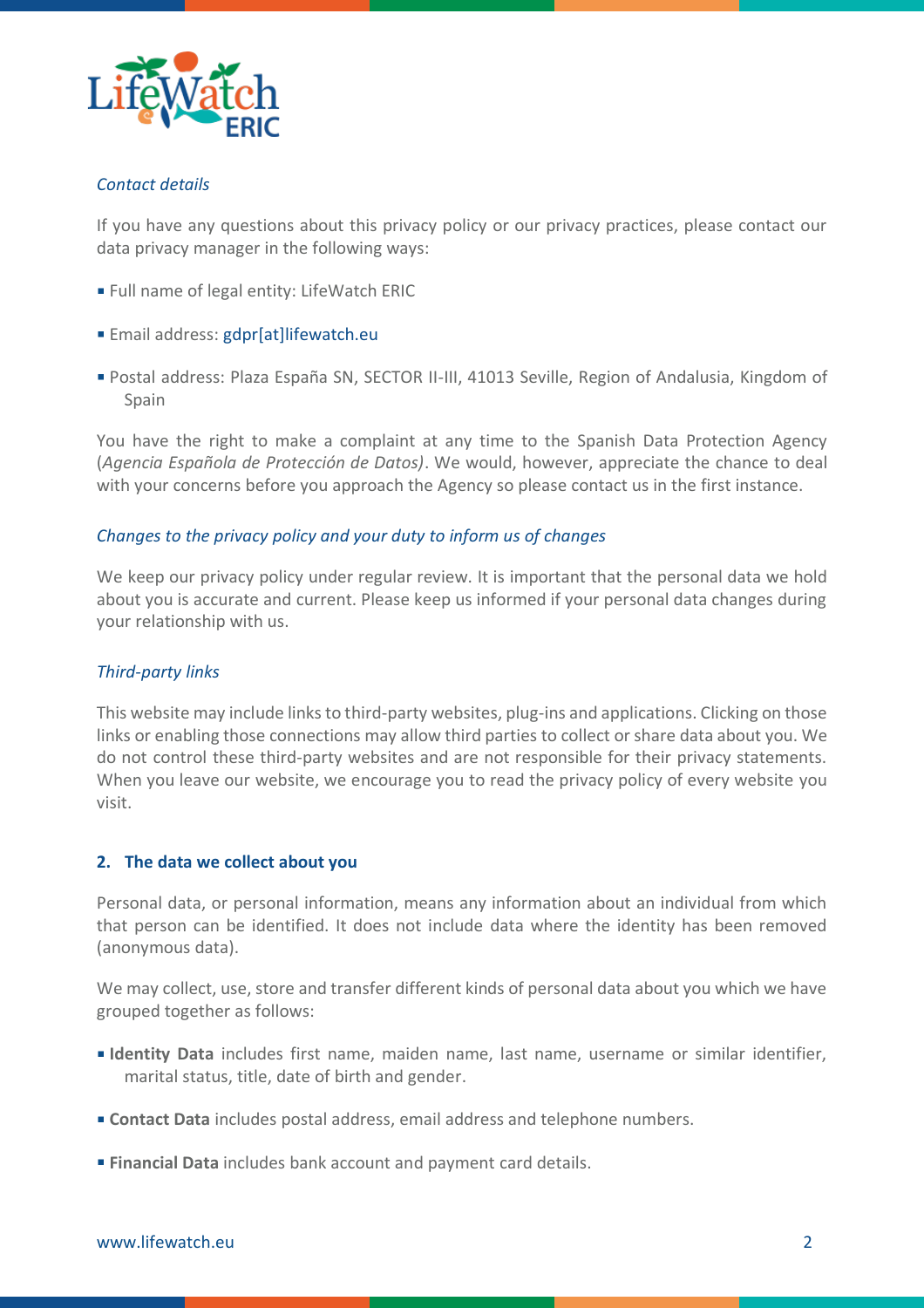

- **Transaction Data** includes details about payments to and from you and other details of products and services you have purchased from us.
- **Technical Data** includes internet protocol (IP) address, your login data, browser type and version, time zone setting and location, browser plug-in types and versions, operating system and platform, and other technology on the devices you use to access this website.
- **Profile Data** includes your username and password, orders made by you, your interests, preferences, feedback and survey responses.
- **Usage Data** includes information about how you use our website, products and services.
- **Marketing and Communications Data** includes your preferences in receiving marketing from us and our third parties and your communication preferences.

We also collect, use and share **Aggregated Data** such as statistical or demographic data for any purpose. Aggregated Data could be derived from your personal data but is not considered personal data in law as this data will **not** directly or indirectly reveal your identity. For example, we may aggregate your Usage Data to calculate the percentage of users accessing a specific website feature. However, if we combine or connect Aggregated Data with your personal data so that it can directly or indirectly identify you, we treat the combined data as personal data which will be used in accordance with this privacy policy.

We do not collect any **Special Categories of Personal Data** about you (this includes details about your race or ethnicity, religious or philosophical beliefs, sex life, sexual orientation, political opinions, trade union membership, information about your health, and genetic and biometric data). Nor do we collect any information about criminal convictions and offences.

### **3. How is your personal data collected?**

We use different methods to collect data from and about you including through:

- **Direct interactions**. You may give us your Identity, Contact and Financial Data by filling in forms or by corresponding with us by post, phone, email or otherwise. This includes personal data you provide when you:
	- apply for our products or services;  $\mathbf{u}$  .
	- **COLLEGE** create an account on our website;
	- $\mathbf{u}$  . subscribe to our service or publications;
	- request information to be sent to you;
	- enter a competition, promotion or survey; or
	- $\mathbf{r}$ give us feedback or contact us.
- **Automated technologies or interactions**. As you interact with our website, we may automatically collect Technical Data about your equipment, browsing actions and patterns.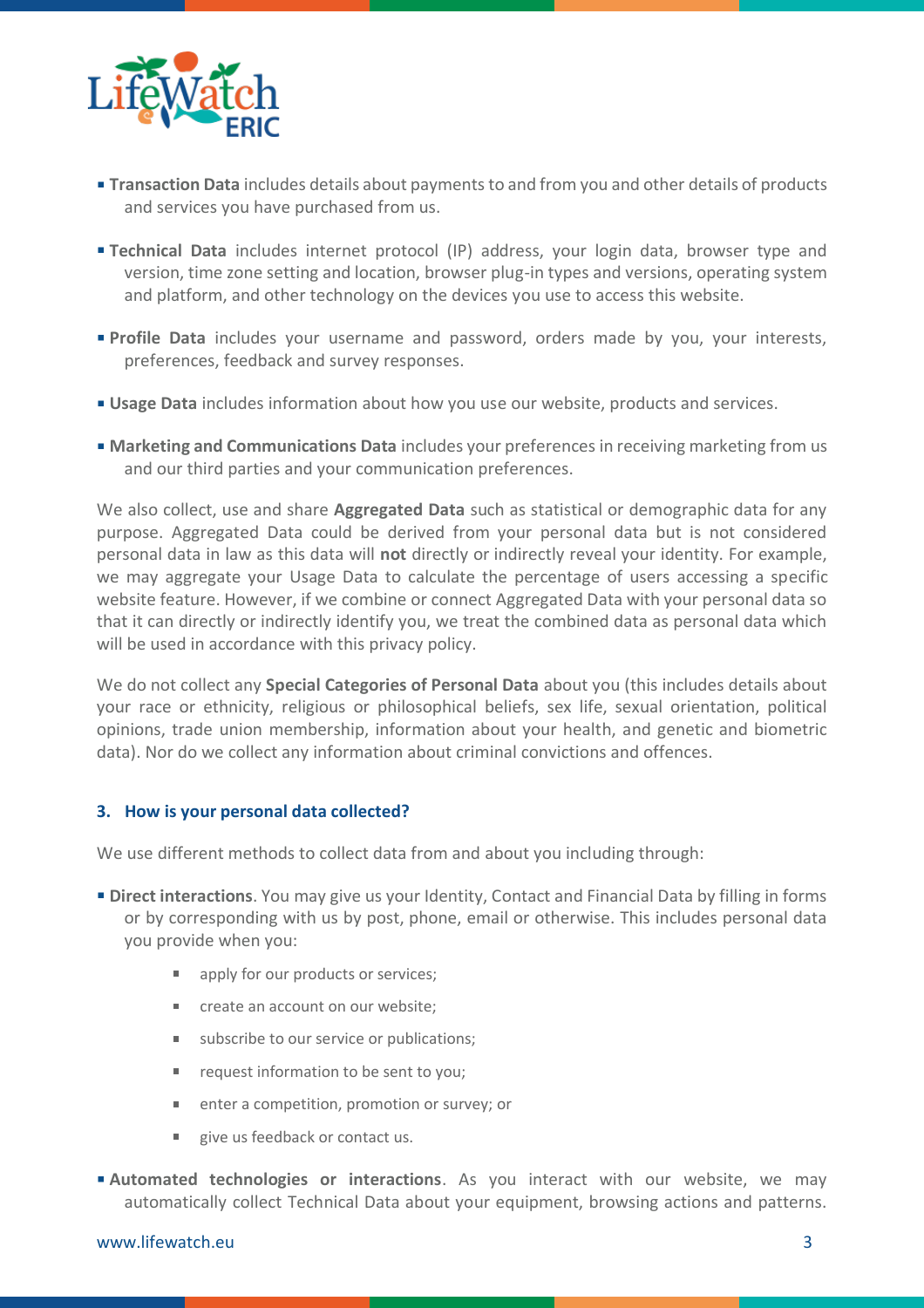

We may collect such personal data by using cookies, server logs and other similar technologies.

**Third parties or publicly available sources**. We may receive personal data about you from various third parties and public sources.

### **4. How we use your personal data**

We will only use your personal data when the law allows us to. We will use your personal data in accordance with the following legal basis:

- Where we need to perform a contract we are about to enter into or have entered into with you.
- Where it is necessary for our legitimate interests (or those of a third party) and your interests and fundamental rights do not override those interests.
- Where we need to comply with a legal obligation.

Generally, we do not rely on consent as a legal basis for processing your personal data although we will get your consent before sending third party direct marketing communications to you via email or text message. You have the right to withdraw consent to marketing at any time by contacting us.

#### *Purposes for which we will use your personal data*

We have set out below the main uses of your data which depend on the nature of our relationship with you and how you interact with our website and our various services, and activities.

Note that we may process your personal data for more than one lawful ground depending on the specific purpose for which we are using your data. We never sell your information and we will not pass your information on to a third party, except to partners that help us provide these services.

#### *Membership*

We use the personal data you provide us with when registering you as a user for the purpose of servicing your membership. It is provided as legitimate interest. It includes, but is not limited to: administering your membership, ensuring the security of our website and services, and communicating with you about services: funding opportunities, research calls, LifeWatch training events, and system notifications. We will normally contact you via email, although we might occasionally need to send text messages, or call you.

#### *Training courses, events and conferences*

We use the personal data you provide as a delegate to events for the purpose of managing your attendance. It is provided as legitimate interest. Your data will be used to communicate with you throughout the process, including to confirm that we received your registration and payment, to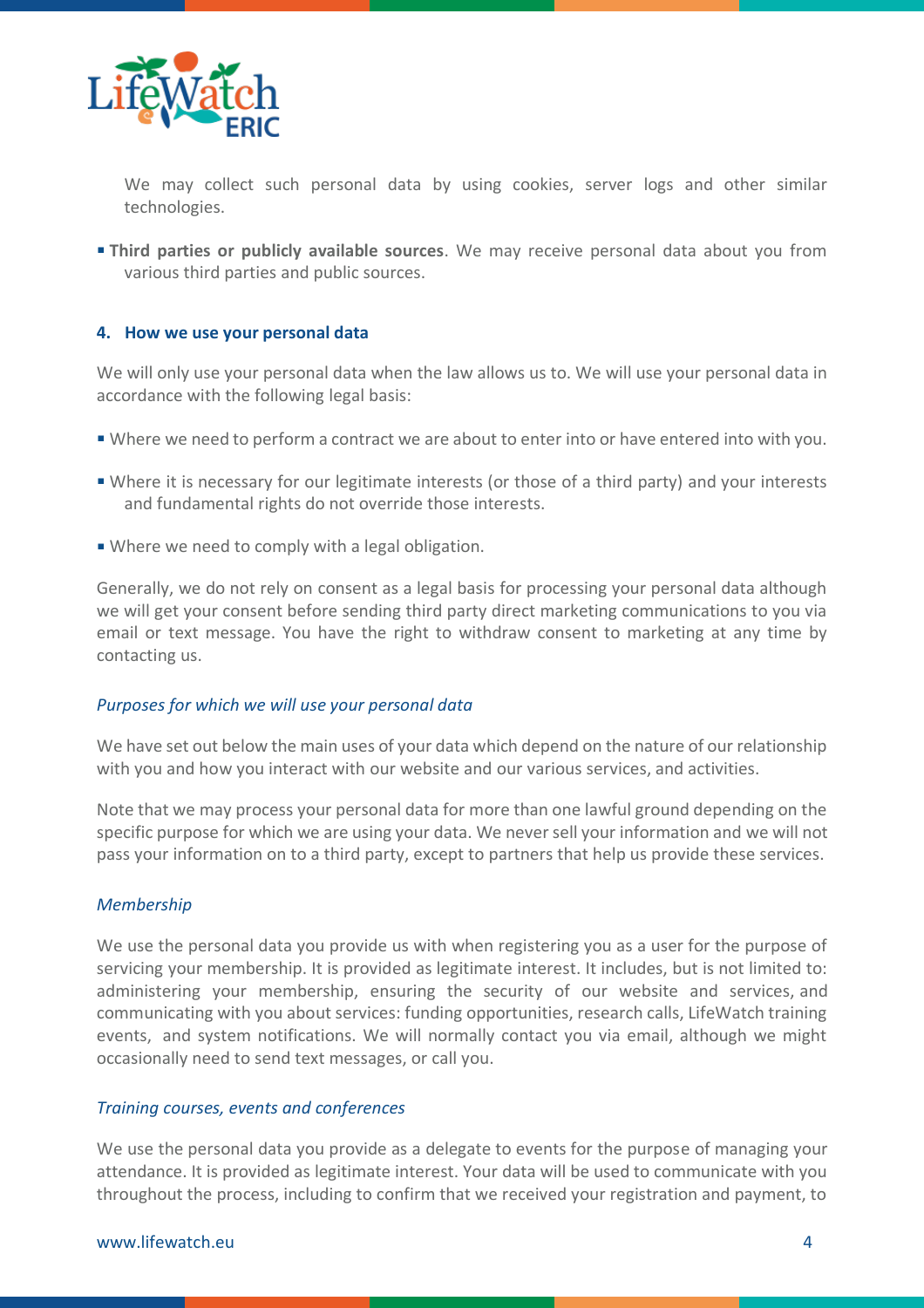

clarify where we might need more detail to fulfil a booking, or to resolve any issues that might arise with your booking. We will retain your data to provide you, by email, with details of our future training courses, events and conferences. Should you at any time prefer us not to retain it for this purpose and ask us not to, we will delete your information.

### *Newsletter*

We will send the LifeWatch ERIC newsletter by email several times per year and occasional communications with information about news and events in the wider LifeWatch community. It is provided as legitimate interest. You are free to change your subscription preferences at any time and remove consent for LifeWatch ERIC news and information emails. You may click 'unsubscribe' from the link which appears on all news emails footer and/or on Update profile, a personal link will be sent to your mail address allowing these actions. Should you at any time prefer us not to retain your personal information for this purpose and ask us not to, we will delete your information

### *Applying for access, funding and visits*

Any application made by submitting a proposal through our online portal may require additional personal data such as CV. Personal data will be kept private and only visible to relevant LifeWatch staff, those who will handle or review your proposal, or host your visit.

We use the personal data you provide for the purpose of reviewing your application, arranging the services, and to communicate with you throughout the process. It is provided as legitimate interest. We are required to maintain personal data for the purposes of reporting to our funders, and to comply with EU and Spanish applicable law relating to financial recording.

According to any stated terms of submission, limited personal information (name, home country) of successful applicants may be published on the LifeWatch ERIC website, and may be shared with funders on request.

#### *Marketing*

We strive to provide you with choices regarding certain personal data uses, particularly around marketing and advertising. It is provided as legitimate interest.

You will receive marketing communications from us if you have requested information from us or ordered services from us or registered to our events and you have not opted out of receiving that marketing.

You can ask us or third parties to stop sending you marketing messages at any time.

#### *Change of purpose*

We will only use your personal data for the purposes for which we collected it, unless we reasonably consider that we need to use it for another reason and that reason is compatible with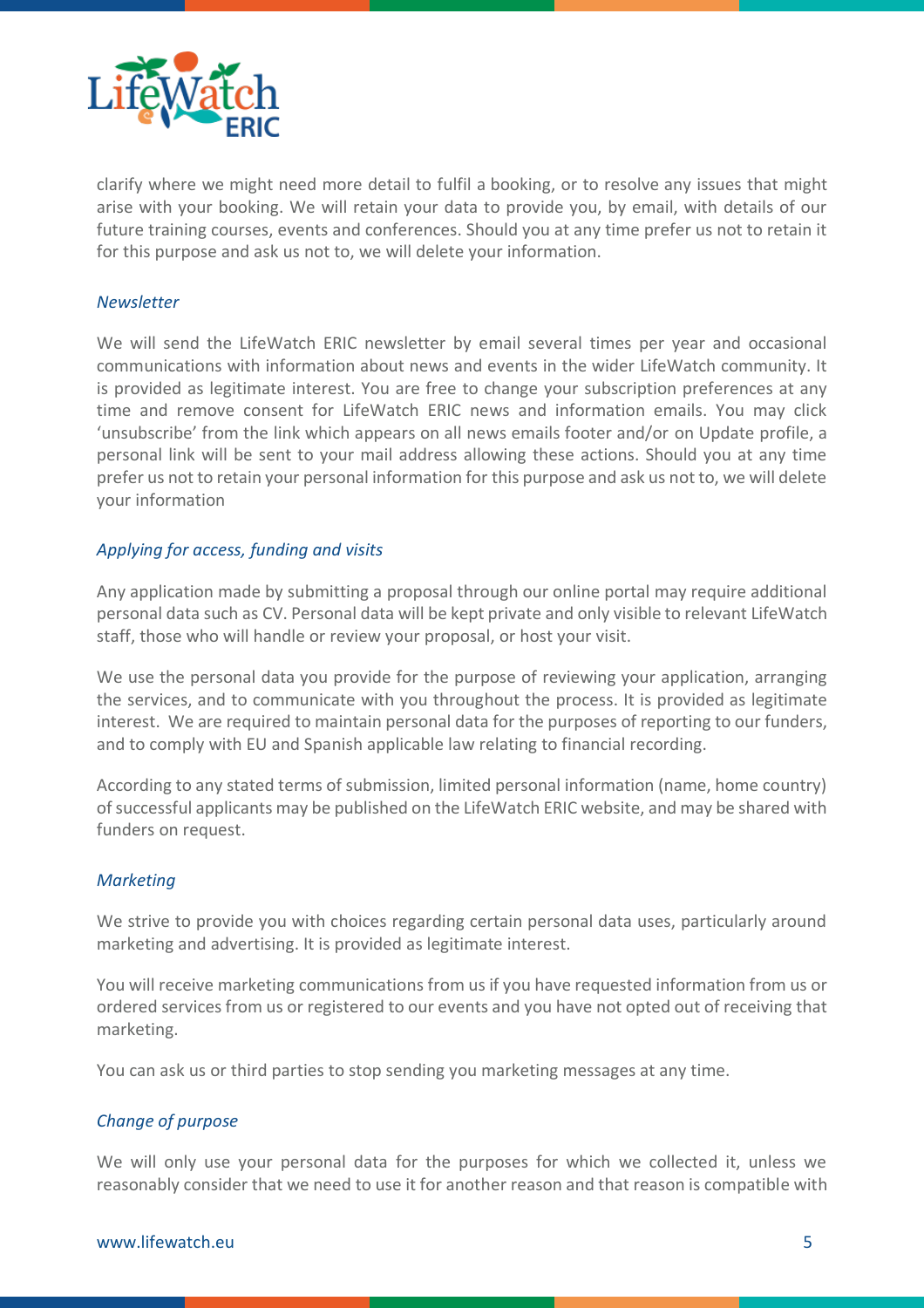

the original purpose. If you wish to get an explanation as to how the processing for the new purpose is compatible with the original purpose, please contact us.

If we need to use your personal data for an unrelated purpose, we will notify you and we will explain the legal basis which allows us to do so.

Please note that we may process your personal data without your knowledge or consent, in compliance with the above rules, where this is required or permitted by law.

### *Cookies*

When you visit some pages on our websites, your computer may be issued with a small file (a "cookie") for the purposes of managing and improving the services on the website. The cookies that we use on our websites do not contain any personally identifying information. You can set your browser to refuse all or some browser cookies, or to alert you when websites set or access cookies. If you disable or refuse cookies, please note that some parts of this website may become inaccessible or not function properly.

### **5. Disclosures of your personal data**

For the purposes set out above, we may share your personal data with:

- Other entities affiliated with LifeWatch ERIC.
- Service providers based within the EU and in the USA and India who provide IT and system administration services.
- Professional advisers, including lawyers, bankers, auditors and insurers who provide consultancy, banking, legal, insurance and accounting services.
- Tax regulators and other authorities who require reporting of processing activities in certain circumstances.

We require all third parties to respect the security of your personal data and to treat it in accordance with the law. We do not allow our third-party service providers to use your personal data for their own purposes and only permit them to process your personal data for specified purposes and in accordance with our instructions.

### **6. International transfers**

In general we do not transfer your personal data outside the European Economic Area (EEA). However, whenever we have to transfer your personal data out of the EEA, we ensure a similar degree of protection is afforded to it by ensuring at least one of the following safeguards is implemented:

We will only transfer your personal data to countries that have been deemed to provide an

#### [www.lifewatch.eu](http://www.lifewatch.eu/) 6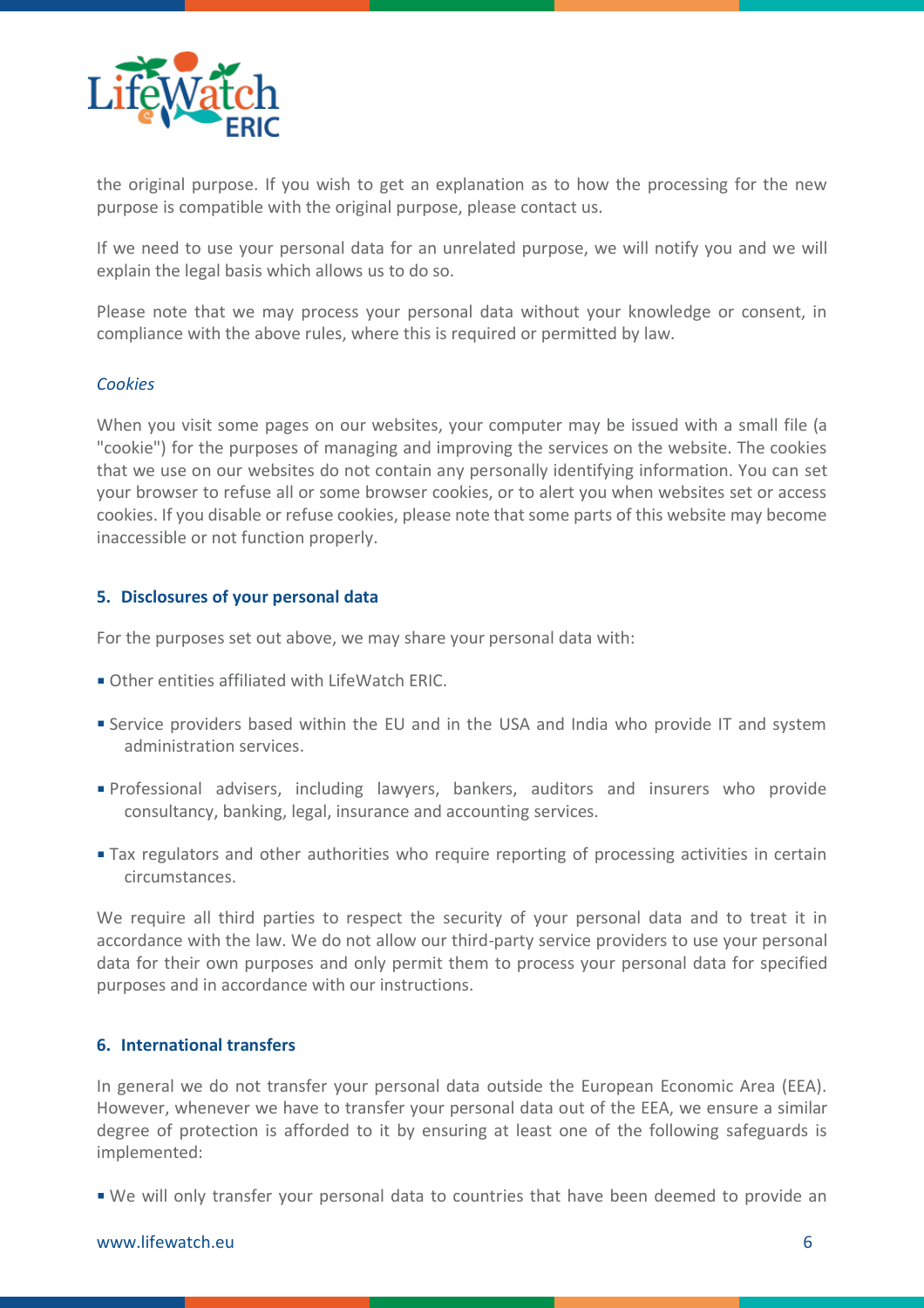

adequate level of protection for personal data by the European Commission. For further details, see European Commission: Adequacy of the protection of personal data in non-EU countries.

Where we use certain service providers, we may use specific contracts approved by the European Commission which give personal data the same protection it has in Europe. For further details, see European Commission: Model contracts for the transfer of personal data to third countries.

Please contact us if you want further information on the specific mechanism used by us when transferring your personal data out of the EEA.

# **7. Data security**

We have put in place appropriate security measures to prevent your personal data from being accidentally lost, used or accessed in an unauthorised way, altered or disclosed. In addition, we limit access to your personal data to those employees, agents, contractors and other third parties who have a business need to know. They will only process your personal data on our instructions and they are subject to a duty of confidentiality.

We will notify you and any applicable regulator of a breach where we are legally required to do so.

### **8. Data retention**

### *How long will you use my personal data for?*

We will only retain your personal data for as long as reasonably necessary to fulfil the purposes we collected it for, including for the purposes of satisfying any legal, regulatory, tax, accounting or reporting requirements. We may retain your personal data for a longer period in the event of a complaint or if we reasonably believe there is a prospect of litigation in respect to our relationship with you.

To determine the appropriate retention period for personal data, we consider the amount, nature and sensitivity of the personal data, the potential risk of harm from unauthorised use or disclosure of your personal data, the purposes for which we process your personal data and whether we can achieve those purposes through other means, and the applicable legal, regulatory, tax, accounting or other requirements.

In some circumstances we will anonymise your personal data (so that it can no longer be associated with you) for research or statistical purposes, in which case we may use this information indefinitely without further notice to you.

### **9. Your legal rights**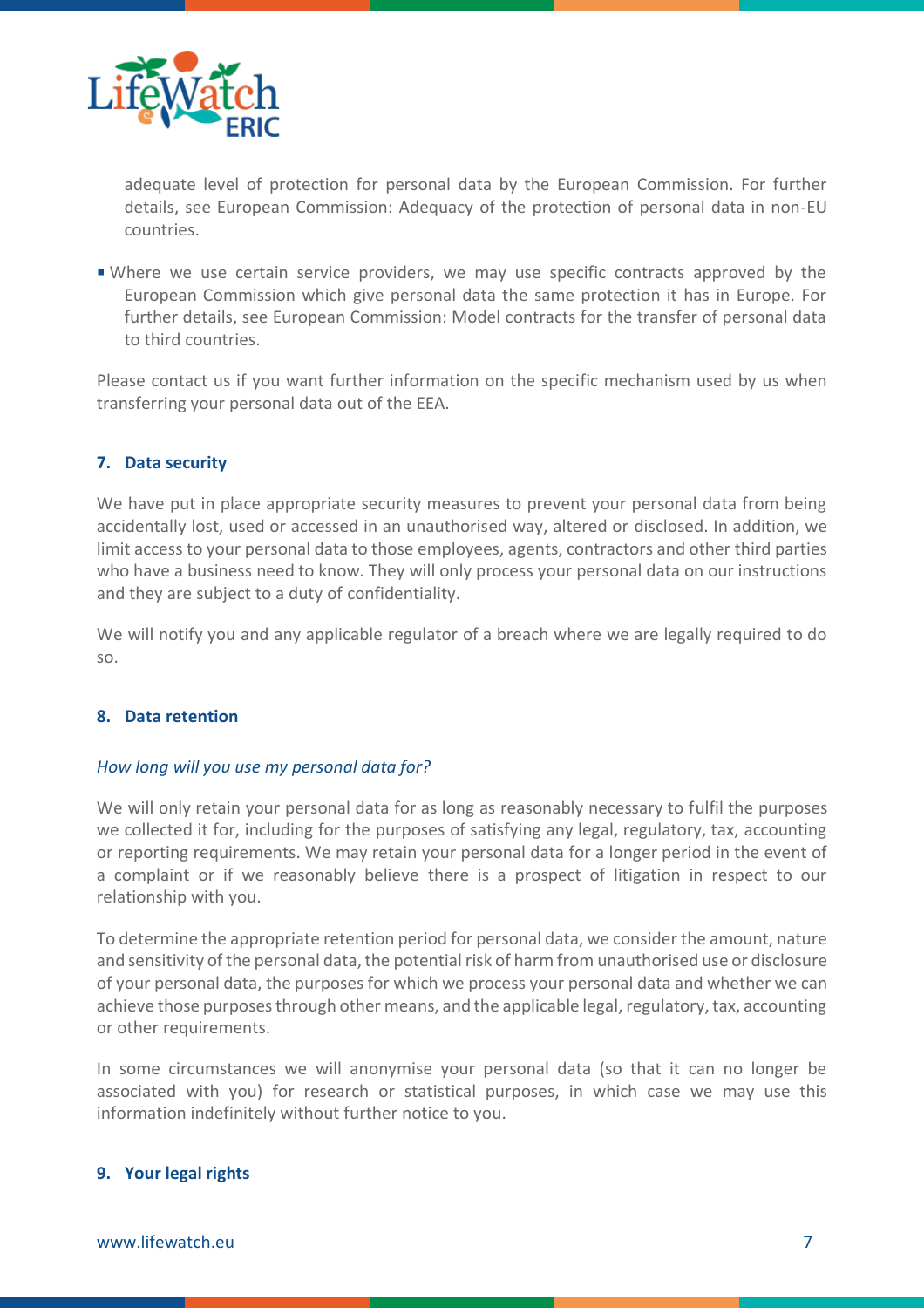

Under certain circumstances, you have rights under data protection laws in relation to your personal data. You have the right to:

**Request access** to your personal data. This enables you to receive a copy of the personal data we hold about you and to check that we are lawfully processing it.

Request correction of the personal data that we hold about you. This enables you to have any incomplete or inaccurate data we hold about you corrected, though we may need to verify the accuracy of the new data you provide to us.

**Request erasure** of your personal data. This enables you to ask us to delete or remove personal data where there is no good reason for us continuing to process it. You also have the right to ask us to delete or remove your personal data where you have successfully exercised your right to object to processing (see below), where we may have processed your information unlawfully or where we are required to erase your personal data to comply with local law. Note, however, that we may not always be able to comply with your request of erasure for specific legal reasons which will be notified to you, if applicable, at the time of your request.

Object to processing of your personal data where we are relying on a legitimate interest (or those of a third party) and there is something about your particular situation which makes you want to object to processing on this ground as you feel it impacts on your fundamental rights and freedoms. You also have the right to object where we are processing your personal data for direct marketing purposes. In some cases, we may demonstrate that we have compelling legitimate grounds to process your information which override your rights and freedoms.

**Request restriction of processing** of your personal data. This enables you to ask us to suspend the processing of your personal data in the following scenarios:

- If you want us to establish the data's accuracy.
- Where our use of the data is unlawful but you do not want us to erase it.
- Where you need us to hold the data even if we no longer require it as you need it to establish, exercise or defend legal claims.
- You have objected to our use of your data but we need to verify whether we have overriding legitimate grounds to use it.

**Request the transfer** of your personal data to you or to a third party. We will provide to you, or a third party you have chosen, your personal data in a structured, commonly used, machinereadable format. Note that this right only applies to automated information which you initially provided consent for us to use or where we used the information to perform a contract with you.

**Withdraw consent at any time** where we are relying on consent to process your personal data. However, this will not affect the lawfulness of any processing carried out before you withdraw your consent. If you withdraw your consent, we may not be able to provide certain products or services to you. We will advise you if this is the case at the time you withdraw your consent.